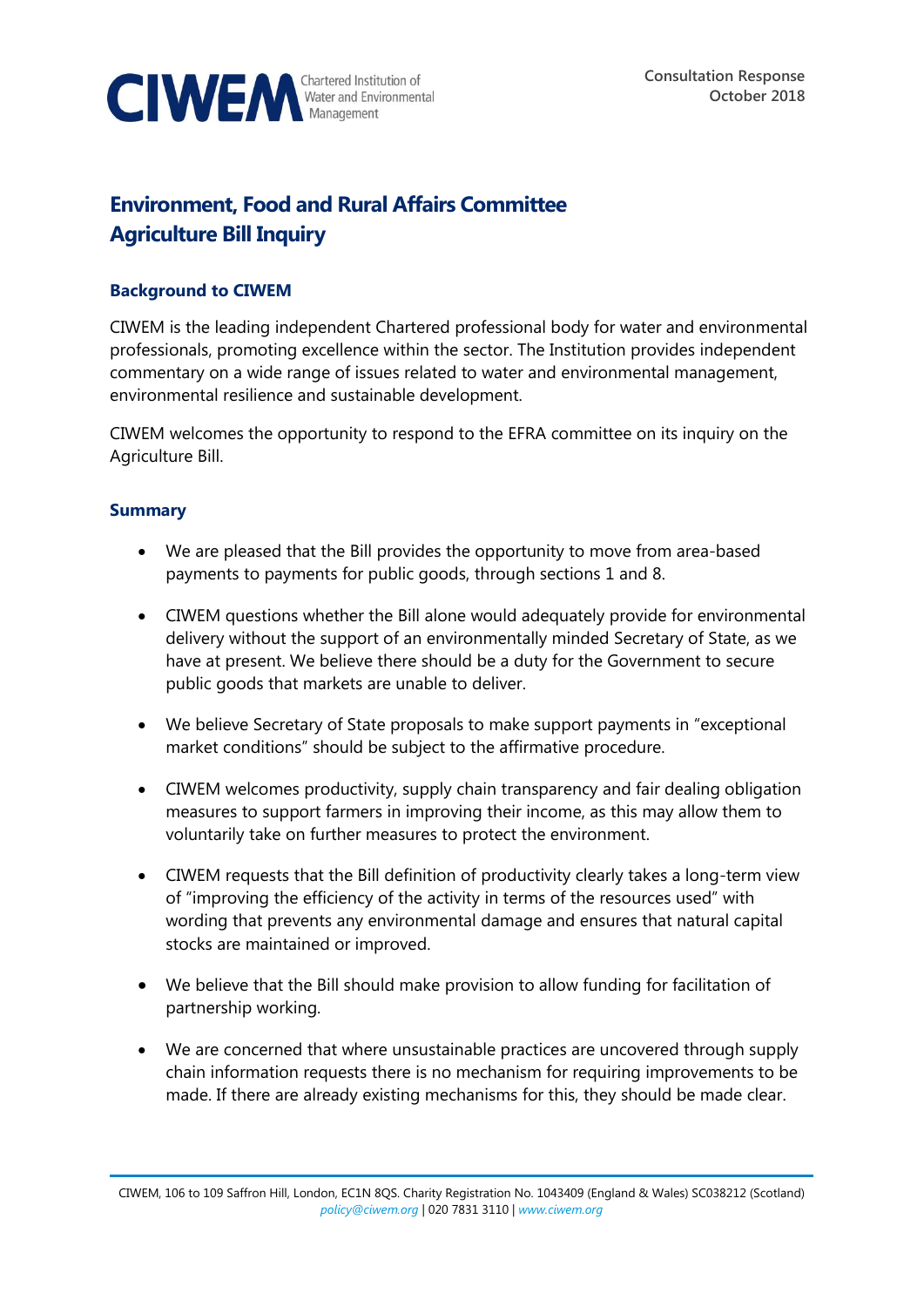- We would like to see any money released by the termination of greening funding reinvested into securing environmental delivery.
- CIWEM request greater clarity on the circumstances in which extension of the agricultural transition period would be seen as justifiable.
- More details on how delinked payments might work in practice are needed, the Bill does not provide a clear vision. CIWEM is concerned that current proposals for delinking payments do not set enough limits on how the money should be used.
- CIWEM believes that a mechanism to assess and secure required funding should be provided by the Bill to ensure capacity to improve the sustainability of the agriculture industry and deliver against 25 Year Environment Plan goals.

## **Response to inquiry**

1. We understand that the Agriculture Bill is the framework for supporting the agricultural industry going forward and that much of the Bill focuses on mechanisms for delivery rather than on delivery aims. We expect to see more detail on delivery aims for implementation in accompanying regulations and in the Environment Bill and will look to comment on these as they become available. Below we focus on the Agriculture Bill.

#### **Environmental delivery**

2. We are pleased that the Bill provides the opportunity to move from area-based payments to payments for public goods, through sections 1 and 8.

3. However, due to the flexibility provided in the Bill we do not feel certain that environmental delivery will be secured. Whilst the Secretary of State is permitted to make payments for management that protects the environment, mitigates or adapts to climate change, or protects or reduces environmental hazards, the Secretary of State is also permitted to make payment for several other justifiable reasons. The balance of payments between these priorities is not indicated, this raises concern that some delivery aims may not secure the required financial support because the Bill lacks clauses to compel delivery.

4. CIWEM questions whether the Bill alone would adequately provide for environmental delivery without the support of an environmentally minded Secretary of State, as we have at present. We believe there should be a duty for the Government to deliver public goods that markets are unable to deliver.

#### **Exceptional market conditions**

5. We are concerned with how payments will be allocated post Brexit as the UK settles into new trade conditions. The ability for the Secretary of State to declare exceptional market conditions under s.17 and then provide financial support to farmers under s.18 may prove necessary to use. The current drafting of exceptional market conditions under s.17(2) is concerning in that arguably Brexit could already be seen to be providing "a serious threat of severe disturbance in agricultural markets."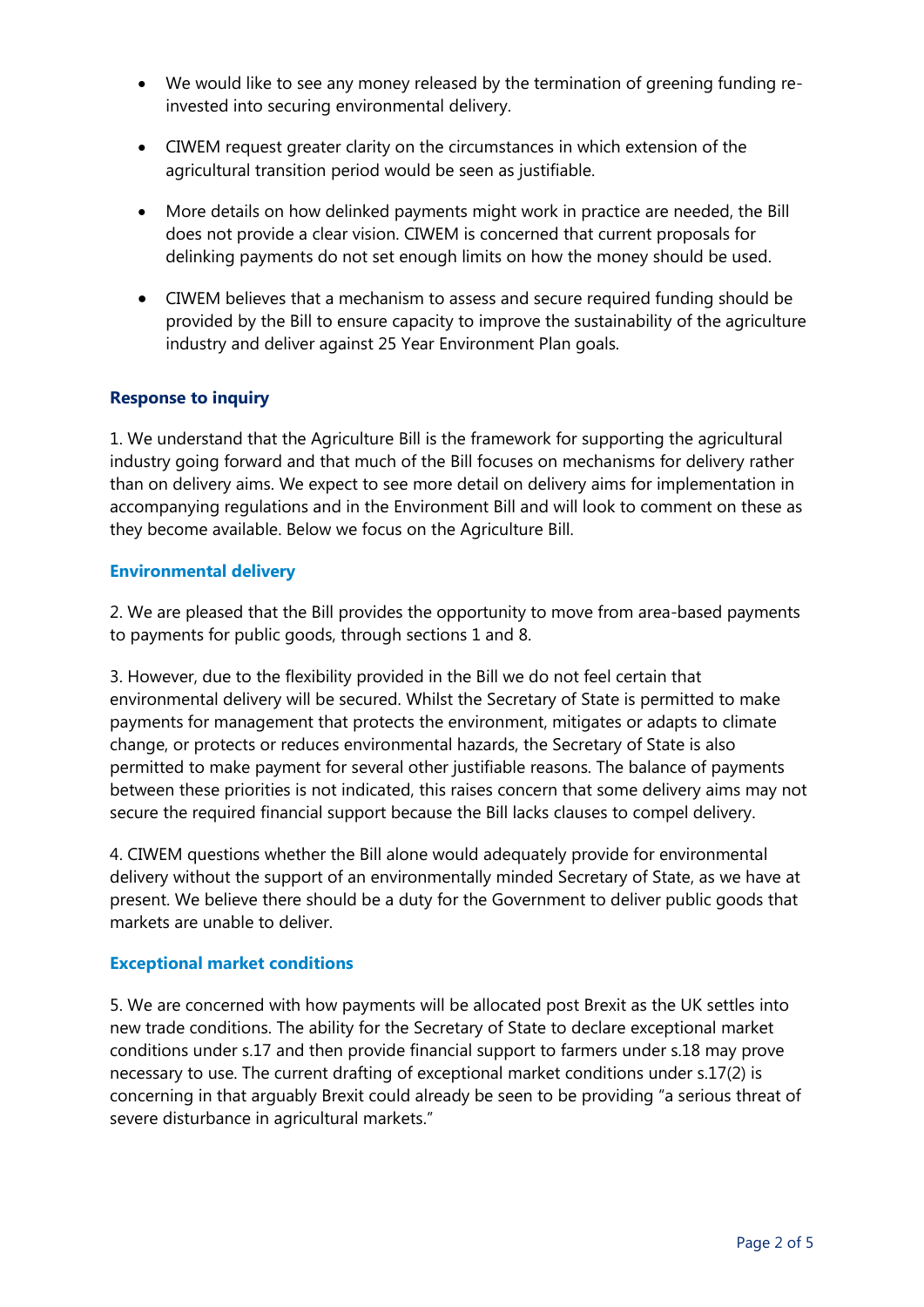6. We therefore think that more clarity is needed surrounding how a severe threat is to be determined. Given that the level of support the Secretary of State is able to provide is not limited by the Bill and nor are conditions for receipt of support, it would seem appropriate that any exceptional market conditions proposals should be subject to the affirmative procedure to ensure use of this power is not counterproductive to efforts to increase productivity and profitability independently of direct payments.

# **Productivity**

7. We welcome the ability to support productivity improvements under s.2 as we believe:

- Profitability, which can follow from improved productivity, is important in allowing farmers the financial freedom to choose to invest in the environment
- Efficient resources use to increase productivity, not yield, is important to increase the long-term sustainability of agriculture. It is key that productivity is recognised as a measure of efficiency and not of yield levels.

8. CIWEM requests that the Bill definition of productivity clearly takes a long-term view of "improving the efficiency of the activity in terms of the resources used" with wording that prevents any environmental damage and ensures that natural capital stocks are maintained or improved.

9. More information about how the Secretary of State intends to use powers to provide financial support for productivity are needed. We are keen to see farmers supported during the transition so that sudden structural changes to businesses are minimised and farmers feel able to continue with their current environmental measures.

## **Supply Chain Transparency and Fair Dealing Obligations**

10. We also see measures to increase supply chain transparency, under s.12, as positive. Information gained may be used to increase farmer profitability and raise awareness of any environmental issues which should support voluntary improvements in industry sustainability. We are concerned that where unsustainable practices are uncovered, and are unlikely to be voluntarily improved, there is no mechanism for requiring improvements to be made. If there are already existing mechanisms for this, they should be made clear.

11. When combined with fair dealing obligations under section 25, we see productivity and supply chain transparency measures as having good potential to support the agricultural industry after the withdrawal of direct payments.

## **Partnership working**

12. We recognise that greater benefits for the environment can be delivered through partnership working to create larger habitats through high quality joined up areas. Partnership working also helps support local areas through ensuring that local needs are met as well as contributing to the delivery of national targets.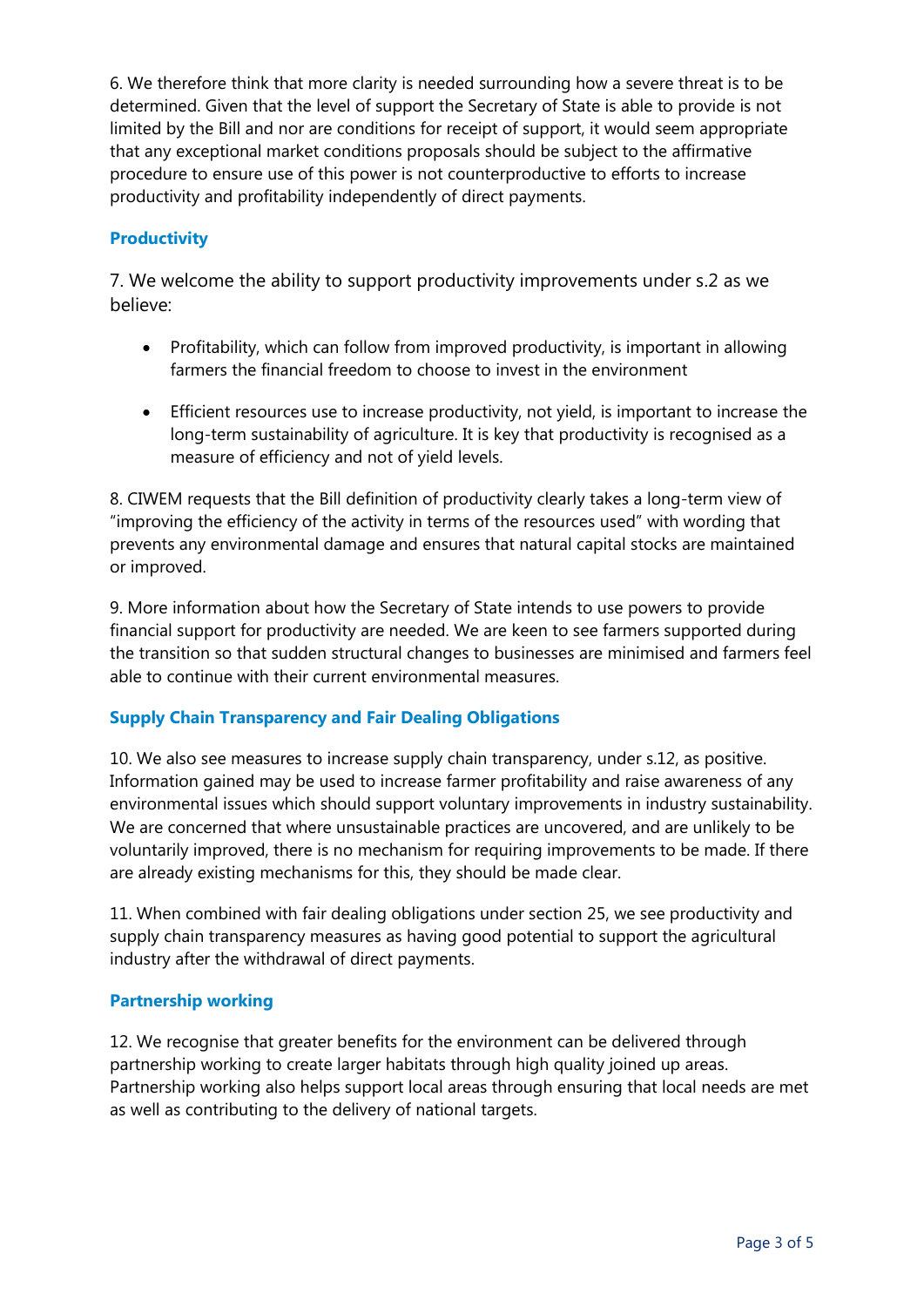13. Collaborative working is often expensive due to its time intensive nature and often requires management capacity to ensure that a joint vision is created and executed. Funding is needed to support a facilitation role. We believe that the Bill should make provision to allow funding for facilitation of partnership working.

## **Greening**

14. S.6 provides for BPS to be simplified and improved and for greening payments to be terminated, indicating an intention to remove greening requirements and its funding. Whilst this could be seen as having the potential to reverse environmental benefits gained, greening measures have been generally thought to be ineffective so there may be limited loss in practice. It is unclear how the funding freed up from terminating greening will be used, we would like to see this re-invested into securing environmental delivery.

## **Transition period**

15. The agricultural transition period is not certain. Although s.5(1) states that the period will last for seven years starting with 2021, subsections 2 and 3 allow the period to be extended multiple times as long as this is done before the transition period has already ended. It is not clear whether extension can only be granted within the initial transition period or during an extended period as well.

16. Extension is subject to the affirmative procedure, providing accountability, however we do not know what circumstances will be considered acceptable to justify an extension. In this respect the clause does not provide as much certainty for farmers as it could. Having a clear understanding of the transition period will help farmers to best plan their business changes and their environmental management.

#### **Delinked payments**

17. The power to delink payments, provided under s.7, is a source of concern. We understand that moving land into the hands of trained individuals often results in increased productivity which may allow more money to be invested in to environmental measures. However, we are concerned that the measure as currently drafted:

- Will not ensure that lump sums taken are invested in to the farm business or used to facilitate retirement, and
- Will not ensure that opportunities are provided for the best trained farmers.

18. This raises concerns as to whether delinking payments will provide positive changes for the way land is farmed including care of the environment. More details on how delinked payments might work in practice are needed, the Bill does not provide a clear vision.

#### **Regulation and enforcement**

19. Environmental regulation and enforcement are not covered by the Bill. The consultation raised a move towards the polluter pays principle, but the Bill does not build on this. CIWEM remains supportive of a polluter pays system, once market agricultural incomes can support compliance with regulations, and would like to see this taken forward, if not in the Agriculture